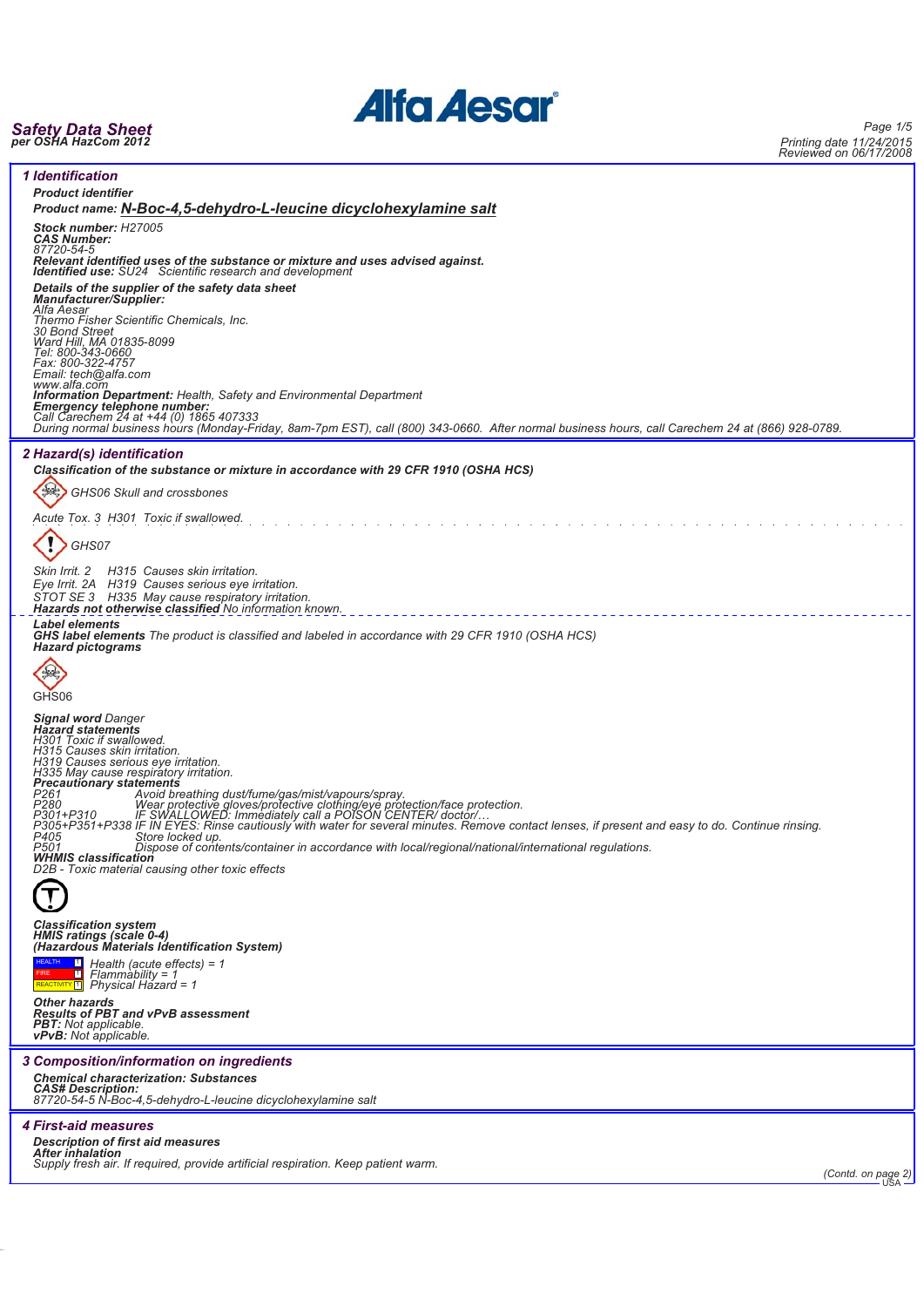### *Product name: N-Boc-4,5-dehydro-L-leucine dicyclohexylamine salt (Contd. of page 1) Seek immediate medical advice. After skin contact Immediately wash with water and soap and rinse thoroughly. Seek immediate medical advice.* **After eye contact** Rinse opened eye for several minutes under running water. Then consult a doctor.<br>**After swallowing** Seek medical treatment.<br>**Information for doctor**<br>**Most important symptoms and effects, both acute and** *Indication of any immediate medical attention and special treatment needed No further relevant information available. 5 Fire-fighting measures Extinguishing media* **Suitable extinguishing agents** Carbon dioxide, extinguishing powder or water spray. Fight larger fires with water spray or alcohol resistant foam.<br>**Special hazards arising from the substance or mixture**<br>If this product is *Carbon monoxide and carbon dioxide Nitrogen oxides (NOx) Advice for firefighters Protective equipment: Wear self-contained respirator. Wear fully protective impervious suit. 6 Accidental release measures* Personal precautions, protective equipment and emergency procedures<br>Wear protective equipment. Keep unprotected persons away.<br>Ensure adequate ventilation<br>Environmental precautions: Do not allow material to be released to t *Dispose of contaminated material as waste according to section 13. Ensure adequate ventilation.* **Prevention of secondary hazards:** No special measures required.<br>Reference to other sections<br>See Section 7 for information on safe handling<br>See Section 8 for information on personal protection equipment.<br>See Section 13 for *7 Handling and storage Handling Precautions for safe handling Keep container tightly sealed. Store in cool, dry place in tightly closed containers. Ensure good ventilation at the workplace. Information about protection against explosions and fires: No information known. Conditions for safe storage, including any incompatibilities Storage* Requirements to be met by storerooms and receptacles: No special requirements.<br>Information about storage in one common storage facility: Store away from oxidizing agents.<br>Further information about storage conditions:<br>Keep *8 Exposure controls/personal protection Additional information about design of technical systems: Properly operating chemical fume hood designed for hazardous chemicals and having an average face velocity of at least 100 feet per minute. Control parameters Components with limit values that require monitoring at the workplace: Not required. Additional information: No data* Exposure controls<br>**Censonal protective equipment<br>General protective and hygienic measures**<br>The usual precautionary measures for handling chemicals should be followed.<br>Keep away from foodstuffs, beverages and feed.<br>Remove a Avoid contact with the eyes and skin.<br>Maintain an ergonomically appropriate working environment.<br>**Breathing equipment**: Use suitable respirator when high concentrations are present.<br>**Protection of hands:**<br>Impervious gloves *9 Physical and chemical properties Information on basic physical and chemical properties General Information Appearance: Form: Powder Color: White Odor: Not determined Odor threshold: Not determined. pH-value: Not applicable.*

*Change in condition Melting point/Melting range: 148-153 °C (298-307 °F)*

*(Contd. on page 3)*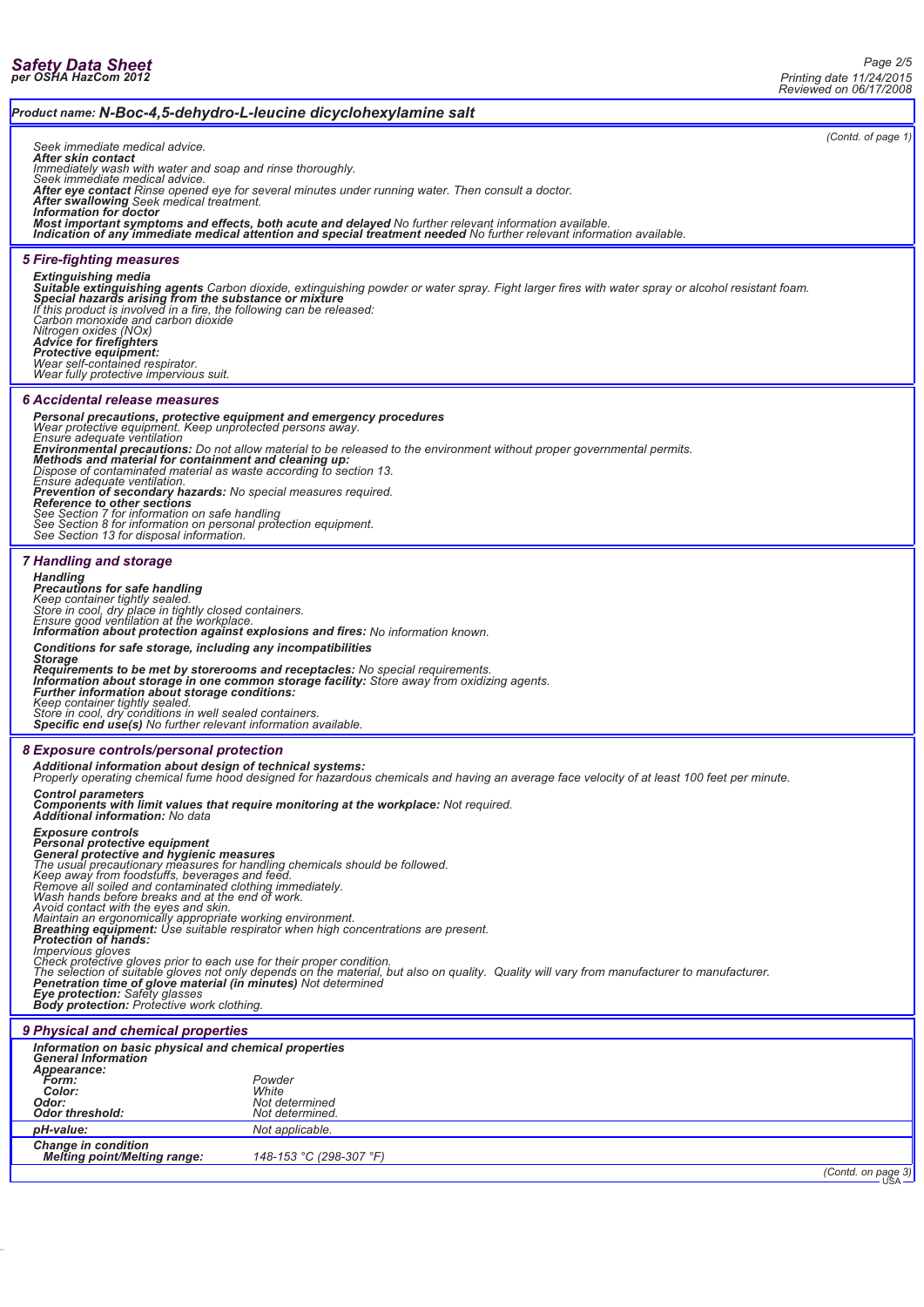### *Product name: N-Boc-4,5-dehydro-L-leucine dicyclohexylamine salt*

|                                                                                                                                      |                                                                                          | (Contd. of page 2) |
|--------------------------------------------------------------------------------------------------------------------------------------|------------------------------------------------------------------------------------------|--------------------|
| <b>Boiling point/Boiling range:</b><br>Sublimation temperature / start:                                                              | Not determined<br>Not determined                                                         |                    |
| <b>Flash point:</b><br><b>Flammability (solid, gaseous)</b><br>Ignition temperature:<br>Decomposition temperature:<br>Auto igniting: | Not applicable<br>Not determined.<br>Not determined<br>Not determined<br>Not determined. |                    |
| Danger of explosion:<br><b>Explosion limits:</b>                                                                                     | Product does not present an explosion hazard.<br>Not determined                          |                    |
| Lower:<br>Upper:<br>Vapor pressure:                                                                                                  | Not determined<br>Not applicable.                                                        |                    |
| <b>Density:</b><br><b>Relative density</b>                                                                                           | Not determined<br>Not determined.                                                        |                    |
| Vapor density<br><b>Evaporation rate</b>                                                                                             | Not applicable.<br>Not applicable.                                                       |                    |
| Solubility in / Miscibility with<br>Water:                                                                                           | Soluble                                                                                  |                    |
| <b>Partition coefficient (n-octanol/water): Not determined.</b><br><b>Viscosity:</b><br>dynamic:                                     | Not applicable.                                                                          |                    |
| kinematic:<br><b>Other information</b>                                                                                               | Not applicable.<br>No further relevant information available.                            |                    |
| <b>10 Stability and reactivity</b>                                                                                                   |                                                                                          |                    |

*Reactivity No information known.* Chemical stability Stable under recommended storage conditions.<br>Thermal decomposition / conditions to be avoided: Decomposition will not occur if used and stored according to specifications. *Incompatible materials: Oxidizing agents Hazardous decomposition products: Carbon monoxide and carbon dioxide Nitrogen oxides 11 Toxicological information Information on toxicological effects* Acute toxicity: Toxic if swallowed.<br>LD/LC50 values that are relevant for classification: No data<br>Skin irritation or corrosion: Causes skin irritation.<br>Eye irritation or corrosion: Causes serious eye irritation.<br>Sensitizati

Carcinogenicity: No classification data on carcinogenic properties of this material is available from the EPA, IARC, NTP, OSHA or ACGIH.<br>Reproductive toxicity: No effects known.<br>Specific target organ system toxicity - repe

*Subacute to chronic toxicity: No effects known. Additional toxicological information: To the best of our knowledge the acute and chronic toxicity of this substance is not fully known.*

### *12 Ecological information*

Toxicity<br>Aquatic toxicity: No further relevant information available.<br>Persistence and degradability No further relevant information available.<br>Bioaccumulative potential No further relevant information available.<br>Mobility i **Ecotoxical effects:**<br>**Ecotoxical effects:**<br>**Remark:** Very toxic for aquatic organisms *Remark: Very toxic for aquatic organisms Additional ecological information:* **General notes:**<br>Do not allow material to be released to the environment without proper governmental permits.<br>Do not allow moduct to reach ground water, water course or sewage system, even in small quantities.<br>Danger to dr *13 Disposal considerations Waste treatment methods Recommendation Consult state, local or national regulations to ensure proper disposal. Uncleaned packagings: Recommendation: Disposal must be made according to official regulations. Recommended cleansing agent: Water, if necessary with cleansing agents. 14 Transport information UN-Number DOT, IMDG, IATA UN3077*

*(Contd. on page 4)*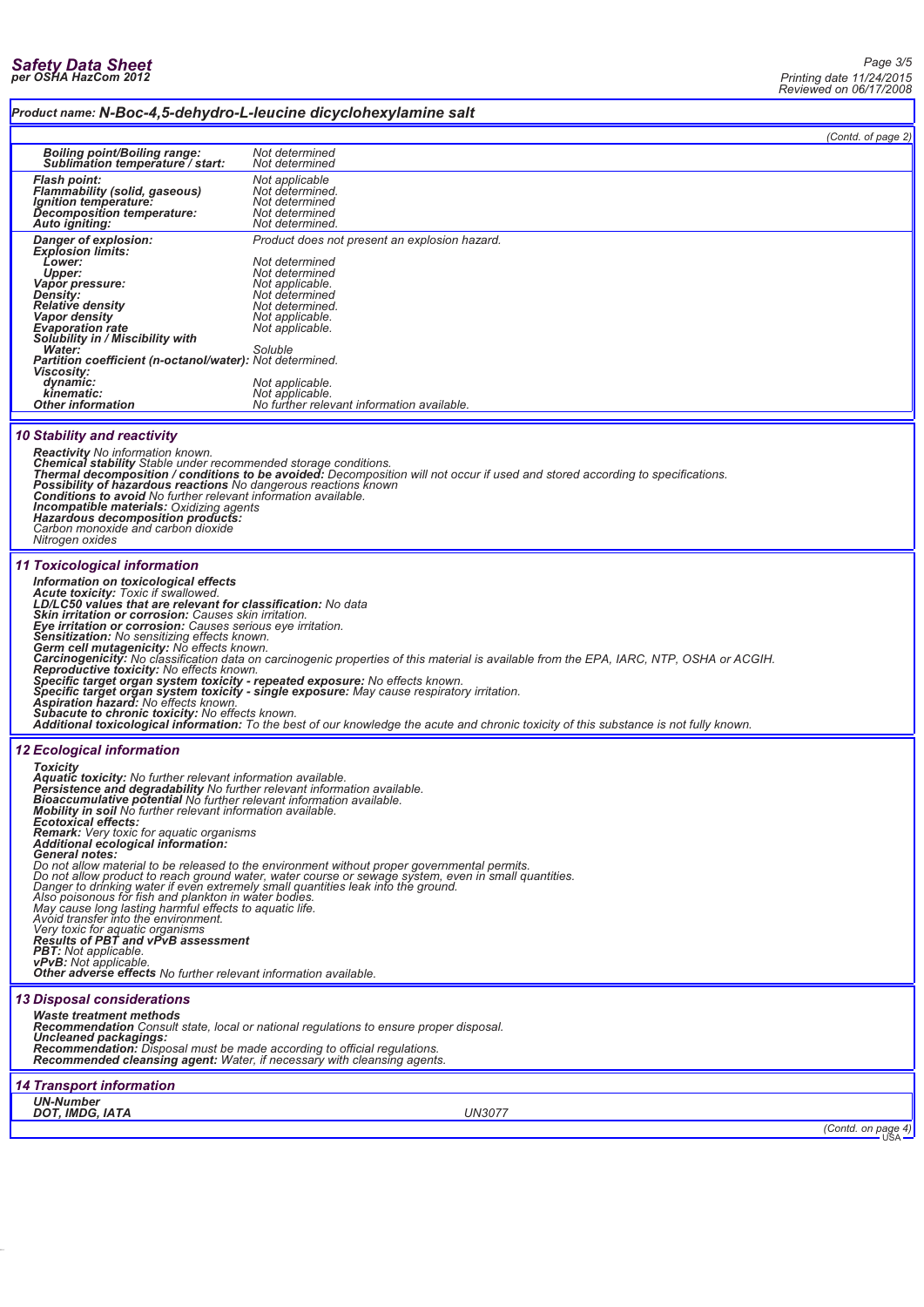### *Product name: N-Boc-4,5-dehydro-L-leucine dicyclohexylamine salt*

|                                                                                                                                                                                                                                                                                                                                                                                                                                        | (Contd. of page 3)                                                                                                                                                                                                                                                                                                                                                                                  |  |  |
|----------------------------------------------------------------------------------------------------------------------------------------------------------------------------------------------------------------------------------------------------------------------------------------------------------------------------------------------------------------------------------------------------------------------------------------|-----------------------------------------------------------------------------------------------------------------------------------------------------------------------------------------------------------------------------------------------------------------------------------------------------------------------------------------------------------------------------------------------------|--|--|
| UN proper shipping name<br>DOT                                                                                                                                                                                                                                                                                                                                                                                                         | Environmentally hazardous substances, solid, n.o.s. (N-Boc-4,5-dehydro-L-leucine                                                                                                                                                                                                                                                                                                                    |  |  |
| <b>IMDG, IATA</b>                                                                                                                                                                                                                                                                                                                                                                                                                      | dicyclohexylamine salt)<br>ENVIRONMENTALLY HAZARDOUS SUBSTANCE, SOLID, N.O.S. (N-Boc-4,5-<br>dehydro-L-leucine dicyclohexylamine salt)                                                                                                                                                                                                                                                              |  |  |
| Transport hazard class(es)<br><b>DOT, IMDG</b>                                                                                                                                                                                                                                                                                                                                                                                         |                                                                                                                                                                                                                                                                                                                                                                                                     |  |  |
| đЉ.                                                                                                                                                                                                                                                                                                                                                                                                                                    |                                                                                                                                                                                                                                                                                                                                                                                                     |  |  |
|                                                                                                                                                                                                                                                                                                                                                                                                                                        |                                                                                                                                                                                                                                                                                                                                                                                                     |  |  |
| Class<br>Label<br>Class                                                                                                                                                                                                                                                                                                                                                                                                                | 9 Miscellaneous dangerous substances and articles.<br>9 (M7) Miscellaneous dangerous substances and articles                                                                                                                                                                                                                                                                                        |  |  |
| Label<br><b>IATA</b>                                                                                                                                                                                                                                                                                                                                                                                                                   |                                                                                                                                                                                                                                                                                                                                                                                                     |  |  |
| лЉ                                                                                                                                                                                                                                                                                                                                                                                                                                     |                                                                                                                                                                                                                                                                                                                                                                                                     |  |  |
| Class<br>Label                                                                                                                                                                                                                                                                                                                                                                                                                         | 9 Miscellaneous dangerous substances and articles.<br>9                                                                                                                                                                                                                                                                                                                                             |  |  |
| Packing group<br>DOT, IMDG, IATA                                                                                                                                                                                                                                                                                                                                                                                                       | III                                                                                                                                                                                                                                                                                                                                                                                                 |  |  |
| <b>Environmental hazards:</b><br><b>Special marking (ADR):</b>                                                                                                                                                                                                                                                                                                                                                                         | Symbol (fish and tree)                                                                                                                                                                                                                                                                                                                                                                              |  |  |
| Special marking (IATA):                                                                                                                                                                                                                                                                                                                                                                                                                | Symbol (fish and tree)                                                                                                                                                                                                                                                                                                                                                                              |  |  |
| <b>Special precautions for user</b><br>Transport in bulk according to Annex II of MARPOL73/78 and the IBC Code Not applicable.                                                                                                                                                                                                                                                                                                         | Warning: Miscellaneous dangerous substances and articles                                                                                                                                                                                                                                                                                                                                            |  |  |
| Transport/Additional information:                                                                                                                                                                                                                                                                                                                                                                                                      |                                                                                                                                                                                                                                                                                                                                                                                                     |  |  |
| <b>DOT</b><br><b>Marine Pollutant (DOT):</b>                                                                                                                                                                                                                                                                                                                                                                                           | No                                                                                                                                                                                                                                                                                                                                                                                                  |  |  |
| <b>UN "Model Regulation":</b>                                                                                                                                                                                                                                                                                                                                                                                                          | UN3077, Environmentally hazardous substances, solid, n.o.s. (N-Boc-4,5-dehydro-<br>L-leucine dicyclohexylamine salt), 9, III                                                                                                                                                                                                                                                                        |  |  |
| <b>15 Regulatory information</b>                                                                                                                                                                                                                                                                                                                                                                                                       |                                                                                                                                                                                                                                                                                                                                                                                                     |  |  |
| Safety, health and environmental regulations/legislation specific for the substance or mixture<br><b>GHS label elements</b> The product is classified and labeled in accordance with 29 CFR 1910 (OSHA HCS)                                                                                                                                                                                                                            |                                                                                                                                                                                                                                                                                                                                                                                                     |  |  |
| <b>Hazard pictograms</b>                                                                                                                                                                                                                                                                                                                                                                                                               |                                                                                                                                                                                                                                                                                                                                                                                                     |  |  |
|                                                                                                                                                                                                                                                                                                                                                                                                                                        |                                                                                                                                                                                                                                                                                                                                                                                                     |  |  |
| GHS06                                                                                                                                                                                                                                                                                                                                                                                                                                  |                                                                                                                                                                                                                                                                                                                                                                                                     |  |  |
| <b>Signal word Danger</b><br><b>Hazard statements</b><br>H301 Toxic if swallowed.                                                                                                                                                                                                                                                                                                                                                      |                                                                                                                                                                                                                                                                                                                                                                                                     |  |  |
| H315 Causes skin irritation.<br>H319 Causes serious eye irritation.                                                                                                                                                                                                                                                                                                                                                                    |                                                                                                                                                                                                                                                                                                                                                                                                     |  |  |
| H335 May cause respiratory irritation.<br><b>Precautionary statements</b>                                                                                                                                                                                                                                                                                                                                                              |                                                                                                                                                                                                                                                                                                                                                                                                     |  |  |
| P261<br>Avoid breathing dust/fume/gas/mist/vapours/spray.<br>P <sub>280</sub><br>Wear protective gloves/protective clothing/eye protection/face protection.<br>IF SWALLOWED: Immediately call a POISON CENTER/doctor/                                                                                                                                                                                                                  |                                                                                                                                                                                                                                                                                                                                                                                                     |  |  |
| P301+P310<br>P305+P351+P338 IF IN EYES: Rinse cautiously with water for several minutes. Remove contact lenses, if present and easy to do. Continue rinsing                                                                                                                                                                                                                                                                            |                                                                                                                                                                                                                                                                                                                                                                                                     |  |  |
| P405<br>Store locked up.<br>P501<br>Dispose of contents/container in accordance with local/regional/national/international regulations.<br><b>National regulations</b>                                                                                                                                                                                                                                                                 |                                                                                                                                                                                                                                                                                                                                                                                                     |  |  |
| This product is not listed in the U.S. Environmental Protection Agency Toxic Substances Control Act Chemical Substance Inventory. Use of this product is restricted<br>to research and development only. This product must be used by or directly under the supervision of a technically qualified individual as defined by TSCA. This<br>product must not be used for commercial purposes or in formulations for commercial purposes. |                                                                                                                                                                                                                                                                                                                                                                                                     |  |  |
| SARA Section 313 (specific toxic chemical listings) Substance is not listed.<br><b>California Proposition 65</b>                                                                                                                                                                                                                                                                                                                       |                                                                                                                                                                                                                                                                                                                                                                                                     |  |  |
| Prop 65 - Chemicals known to cause cancer Substance is not listed.<br>Prop 65 - Developmental toxicity Substance is not listed.<br><b>Prop 65 - Developmental toxicity, female</b> Substance is not listed.                                                                                                                                                                                                                            |                                                                                                                                                                                                                                                                                                                                                                                                     |  |  |
| Prop 65 - Developmental toxicity, male Substance is not listed.<br>Information about limitation of use: For use only by technically qualified individuals.                                                                                                                                                                                                                                                                             |                                                                                                                                                                                                                                                                                                                                                                                                     |  |  |
|                                                                                                                                                                                                                                                                                                                                                                                                                                        | Other regulations, limitations and prohibitive regulations<br>Substance of Very High Concern (SVHC) according to the REACH Regulations (EC) No. 1907/2006. Substance is not listed.<br>The conditions of restrictions according to A                                                                                                                                                                |  |  |
| market and use must be observed.                                                                                                                                                                                                                                                                                                                                                                                                       |                                                                                                                                                                                                                                                                                                                                                                                                     |  |  |
| Substance is not listed.<br>Annex XIV of the REACH Regulations (requiring Authorisation for use) Substance is not listed.<br>Chemical safety assessment: A Chemical Safety Assessment has not been carried out.                                                                                                                                                                                                                        |                                                                                                                                                                                                                                                                                                                                                                                                     |  |  |
| <b>16 Other information</b>                                                                                                                                                                                                                                                                                                                                                                                                            |                                                                                                                                                                                                                                                                                                                                                                                                     |  |  |
|                                                                                                                                                                                                                                                                                                                                                                                                                                        | Employers should use this information only as a supplement to other information gathered by them, and should make independent judgement of suitability of this<br>information to ensure proper use and protect the health and safety of employees. This information is furnished without warranty, and any use of the product not in<br>conformance with this Material Safety Data Sheet, or in com |  |  |
| <b>Department issuing SDS: Global Marketing Department</b><br>Date of preparation / last revision 11/24/2015 / -                                                                                                                                                                                                                                                                                                                       |                                                                                                                                                                                                                                                                                                                                                                                                     |  |  |
| <b>Abbreviations and acronyms:</b><br>RID: Reglement international concernant le transport des marchandises dangereuses par chemin de fer (Regulations Concerning the International Transport of Dangerous Goods by Rail)<br>IATA-DGR: Da                                                                                                                                                                                              |                                                                                                                                                                                                                                                                                                                                                                                                     |  |  |
|                                                                                                                                                                                                                                                                                                                                                                                                                                        |                                                                                                                                                                                                                                                                                                                                                                                                     |  |  |
|                                                                                                                                                                                                                                                                                                                                                                                                                                        | (Contd. on page 5)                                                                                                                                                                                                                                                                                                                                                                                  |  |  |